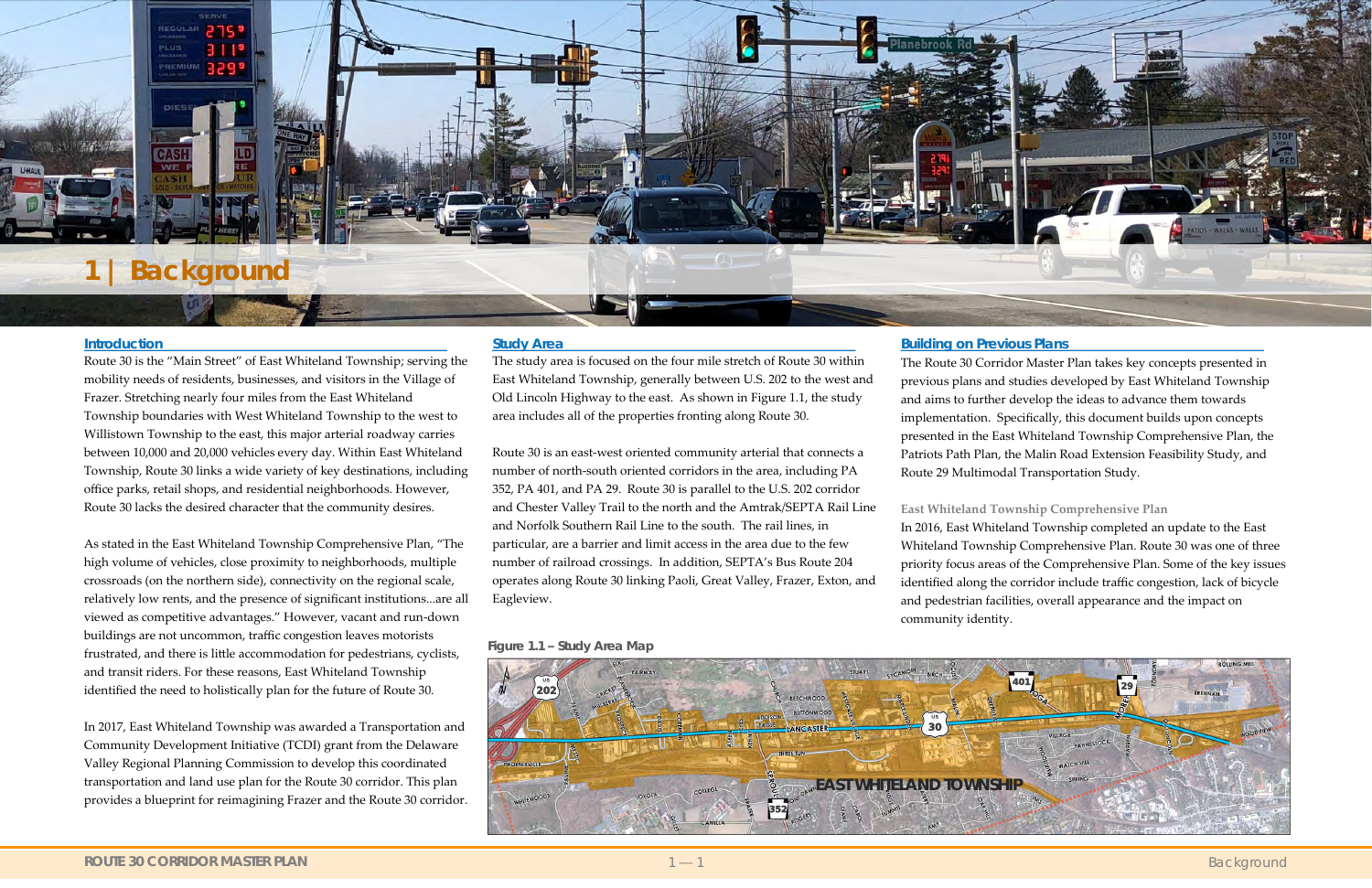The Comprehensive Plan included a goal to promote redevelopment along Route 30 and create a more attractive and vibrant corridor with a mix of land uses, improved multimodal transportation options, and reduced congestion. Figure 1.2, the Township's future land use map, identifies three mixed use nodes along Route 30. In addition to roadway improvements, bicycle and pedestrian connectivity was a priority focus area in the Comprehensive Plan. The Comprehensive Plan included a Route 30 Streetscape Plan and recommendations to provide sidewalks along both sides of Route 30, as well as connections between Route 30 and residential areas and the Chester Valley Trail highlighted in Figure 1.3. The Route 30 Corridor Master Plan is a direct implementation strategy of the East Whiteland Township Comprehensive Plan.

### **Patriots Path Plan**

East Whiteland Township partnered with Malvern Borough and Tredyffrin Township to develop the Patriots Path Plan. This plan identifies trails, sidewalks, and other pathways linking properties that played a special role during the American Revolutionary War. East Whiteland Township developed a conceptual plan and cost estimate for the segment linking Old Lincoln Highway to PA 29 along Route 30.

#### **Malin Road Extension Feasibility Study**

#### Key multimodal and future roadway connections outside of the

immediate Route 30 corridor were adapted from the Malin Road Extension Feasibility Study. The study recommended a future roadway and trail connection between South Malin Road and Pennsylvania Avenue in Malvern Borough and an extension of Three Tun Road to South Malin Road.

#### **Route 29 Multimodal Transportation Study**

The Route 29 Multimodal Transportation Study was led by the Transportation Management Association of Chester County (TMACC) and provided recommendations for bicycle, pedestrian, and public transit facilities along PA 29, including connections to the Route 30 corridor.

#### **Coordination with Related Projects**

The Route 30 Corridor Master Plan was developed in conjunction with other transportation projects in the Township, including the Act 209— Transportation Impact Fee Study and the first phase of the Route 30 Adaptive Signal System project. More specifically, land use assumptions, traffic counts, and traffic analysis from the Act 209 Study served as the basis for the existing and future conditions analysis for this plan.

Additionally, there were several active land development projects within the study area that were at various stages in the planning and approval process. Developers were engaged and made aware of the draft vision, proposed transportation improvements, and potential policy updates during the corridor planning process. As a result, several recommendations from this plan have been incorporated into active land development projects.

# **Consistency with Regional and County Plans**

The recommendations in the Route 30 Corridor Master Plan support the identified strategies of DVRPC's Congestion Management Process (CMP) for Corridor 7D: US 30 Paoli, Malvern. The strategies identified as "Very Appropriate" in the CMP that are also employed in this plan include: signal improvements, planning and design for non-motorized transportation, improved circulation, transit-oriented development, and walking and biking improvements.

The Route 30 Corridor Master Plan also supports the draft objectives in Chester County's Comprehensive Plan, *Landscapes3,* for How We Connect and How We Live. The plan is consistent with the following objectives: meets travel needs and reduces congestion through roadway improvements; integrates technologically driven transportation options into the overall transportation network and the land development process; provides universally accessible sidewalks, trails, and public transportation connections; and provides for a diverse housing mix that complements community character.





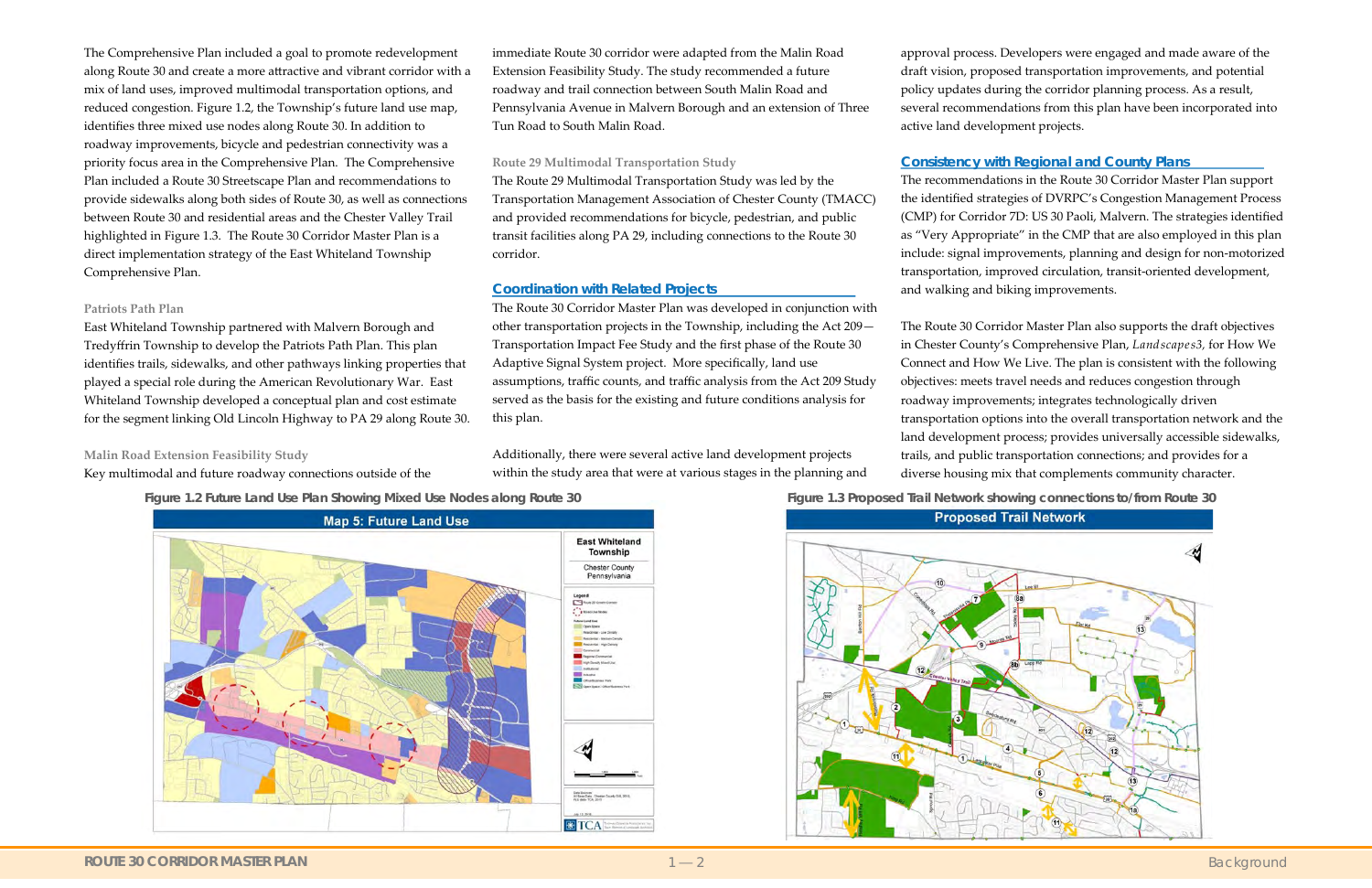### **Project Process and Schedule**

The purpose of this plan is to advance East Whiteland Township's vision for the Route 30 corridor. This coordinated transportation and land use plan includes the key outcomes listed below and depicted in Figures 1.4 and 1.5:

#### **Multimodal Alternatives Development and Evaluation**

Corridor transportation alternatives were developed and evaluated to achieve the vision and goals, as well as address future roadway and intersection capacity needs. The alternatives reflected options that range from utilizing the existing right of way to widening to provide additional travel lanes. Additionally, bicycle, pedestrian, transit facilities, and intersection improvements were outlined as part of each alternative.

### **Preferred Alternative Conceptual Design**

A concept plan for the preferred transportation alternative of the Route 30 corridor between US 202 and Malin Road was developed. The concept plan includes roadway lane configurations, pavement markings, bicycle facilities, pedestrian facilities, and bus stop facilities.

#### **Development Strategy Plans**

Special attention was paid to two mixed-use centers identified in order to create a more specific vision for land use and development in these areas.

#### **Design Guidelines**

Design guidelines graphically depict context-sensitive design elements and establish a more cohesive identity along the corridor.

#### **Ordinance Recommendations**

Comprehensive recommendations for ordinance amendments to both the Zoning and Subdivision and Land Development Ordinances, as well as Zoning Map amendments were prepared.

#### **Implementation Plan**

Recommendations for capital improvements and policy updates were summarized and prioritized in the implementation plan. In addition, the implementation plan includes cost estimates for capital improvements along Route 30 and potential funding sources. The implementation plan provides a blueprint for achieving the vision.



#### **Figure 1.5 Project Schedule**



### **Figure 1.4 Project Process and Key Outcomes**